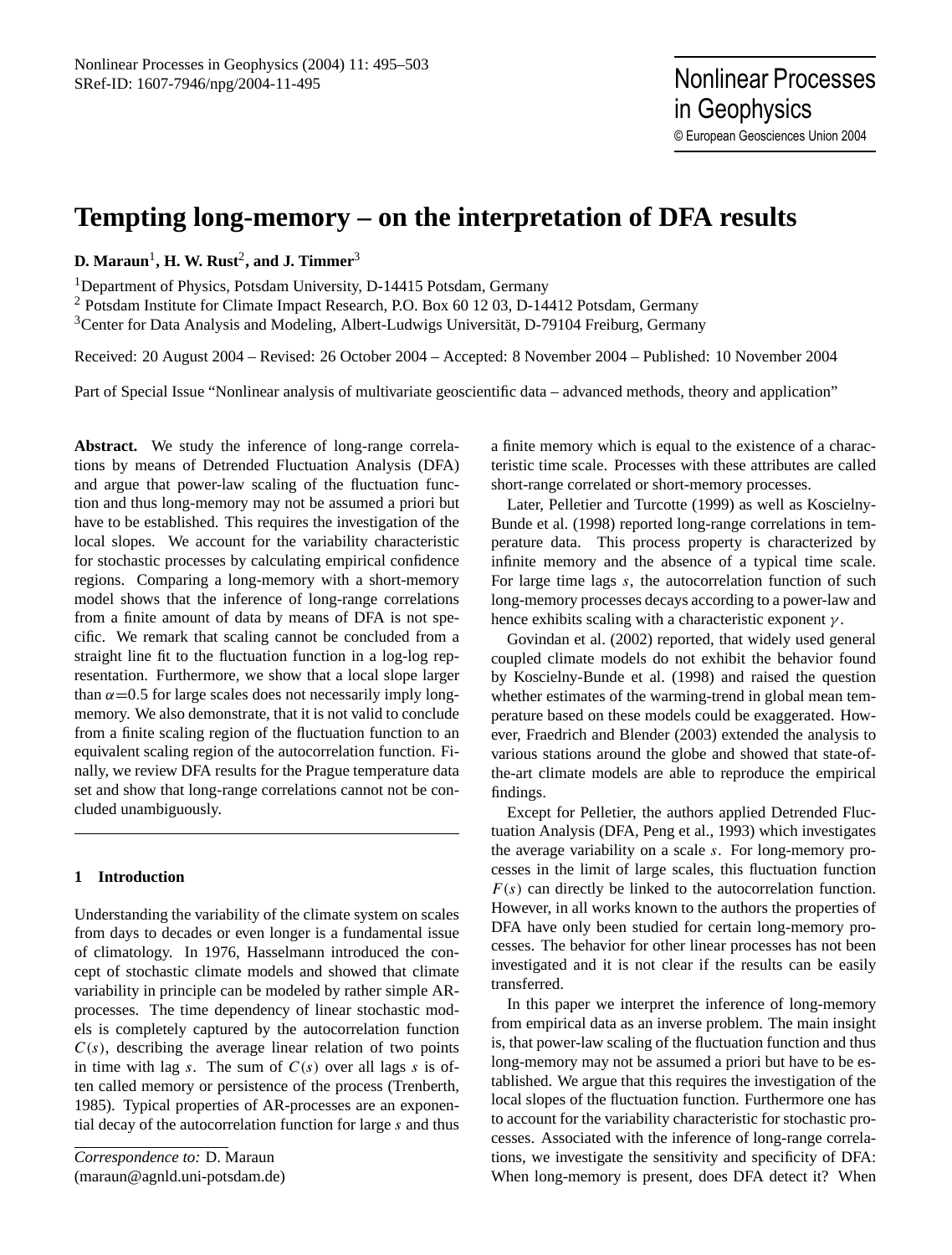no long-memory is present, does DFA reject it? We illustrate our discussion by comparing a long-memory with a shortmemory model. Finally, we review the results of [Koscielny-](#page-7-2)[Bunde et al.](#page-7-2) [\(1998\)](#page-7-2) for the Prague temperature data set and show that their conclusions are not unambiguous.

In Sect. [2,](#page-1-0) we introduce the processes considered and discuss the inference of long-range correlations. The method of DFA is explained in Sect. [3.](#page-1-1) In Sect. [4,](#page-2-0) we interprete the inference of long-range correlations from empirical data as an inverse problem and present the associated terms and questions. To exemplify the discussion, we present two models in Sect. [5.](#page-2-1) Establishing power-law scaling of the fluctuation function is discussed with respect to local slopes and natural variability in Sect. [6.](#page-3-0) Section [7](#page-4-0) gives an overview over typical pitfalls. As a consequence of the foregoing discussions, we review the DFA results of the Prague daily temperature record in the last Section.

### <span id="page-1-0"></span>**2 Short- and long-memory**

Many processes in nature are of such a high complexity that a description by deterministic models is difficult or not desirable. However, their characteristic behavior often is effectively captured by stochastic processes. In 1976, [Has](#page-7-0)[selmann](#page-7-0) introduced the concept of stochastic climate models and showed that the variability of the climate system in principle can be modeled by rather simple and linear ARprocesses. The time dependent structure of linear stochastic processes is captured by the autocorrelation function  $C(s)$ of two points in time with lag s. The integral of  $C(s)$  over all lags s is often called memory or persistence [\(Trenberth,](#page-8-0) [1985\)](#page-8-0).

Different classes of autocorrelation structures can be distinguished with respect to the form of their decay for large time lags s: Many stochastic processes in nature exhibit short-range correlations, which decay exponentially:

<span id="page-1-3"></span>
$$
C(s) \propto e^{-s/\tau}, \text{ for } s \to \infty.
$$
 (1)

These processes exhibit a typical time scale  $\tau$ . This decay is fast enough to let the sum  $\sum C(s)$  converge resulting in a finite decorrelation time [\(von Storch and Zwiers,](#page-8-1) [1999\)](#page-8-1), e.g. for  $C(s) = e^{-s/\tau}$ 

<span id="page-1-5"></span>
$$
\tau_D = 1 + 2 \sum_{s=1}^{\infty} C(s) = 1 + 2 \sum_{s=1}^{\infty} e^{-s/\tau}
$$
  
\n
$$
\approx 2\tau \text{ for } \tau \gg 1.
$$
 (2)

We employ the decorrelation time as a measure for the memory or persistence of a process. Correlations on scales large compared to the decorrelation time are negligible due to the fast exponential decay. Thus, one also refers to these processes as having short-range or finite memory. Typical examples are AR-processes.

A second class are long-range correlated processes characterized by algebraically decaying correlations:

<span id="page-1-2"></span>
$$
C(s) \propto s^{-\gamma}, \text{ for } s \to \infty, \quad \text{with} \quad 0 < \gamma < 1. \tag{3}
$$

A characteristic time scale as defined above does not exist. The calculation of the decorrelation time, e.g. for  $C(s)=s^{-\gamma}$ for  $s > 0$ ,  $C(0)=1$ 

$$
\tau_D = 1 + 2 \sum_{s=1}^{\infty} C(s) = 1 + 2 \sum_{s=1}^{\infty} s^{-\gamma} = \infty
$$
 (4)

results in infinite memory. A physical example for such a process can be found in Kolmogorov's theory of turbulence [\(Frisch,](#page-7-6) [1995\)](#page-7-6). A mathematical model exhibiting long-range correlation is e.g. fractional Gaussian noise (FGN) [\(Man](#page-7-7)[delbrot and van Ness,](#page-7-7) [1968\)](#page-7-7). For this process the asymptotic relation Eq. [\(3\)](#page-1-2) is already well satisfied for finite sample sizes because it is the increment of the self-similar process fractional Brownian motion. A more flexible long-range correlated process is given by fractional ARIMA $[p, d, q]$ (FARIMA) [\(Beran,](#page-7-8) [1994;](#page-7-8) [Granger,](#page-7-9) [1980;](#page-7-9) [Hoskins,](#page-7-10) [1981\)](#page-7-10). However, for non-trivial autoregressive (AR) or moving average (MA) components  $(p+q>0)$  it is possible that the asymptotic relation Eq. [\(3\)](#page-1-2) is not satisfied for a finite sample.

The concept of long-memory refers to non-periodic processes. Thus, the recurrence due to periodicities like the Milankovitch-cycles in the climate system are not to be considered as long-range correlations, even if their (deterministic) behavior causes correlations for infinite time lags.

An important question to characterize a given non-periodic process is now to investigate, if its autocorrelation decays exponentially or according to a power law. However, for observational data, one cannot investigate the decay of the autocorrelation function on arbitrarily large scales. Measurement limitations always restrict the analysis and interpretation to a range between two time scales independent of the nature of the process: First, the sampling interval  $\Delta t$  defines a minimum time scale. Second, the finite length of the record  $T$ defines a maximum time scale. Intuitively, one might easily be tempted to refer to records with characteristic time scales close to  $\Delta t$  as short-range and close to T as long-range correlated. This, however, ignores the fundamental difference of short-range and long-range correlated processes concerning the form of the decay of their autocorrelation as given in Eqs. [\(1\)](#page-1-3) and [\(3\)](#page-1-2). This difference is essential e.g. for estimation of the variance of the mean, prediction [\(Beran,](#page-7-8) [1994\)](#page-7-8), trend assessment (Kallache et al., 2004<sup>[1](#page-1-4)</sup>; Giratis, et al., 2001) and extreme value statistics (Elek and Márkus, [2004\)](#page-7-11).

### <span id="page-1-1"></span>**3 Detrended Fluctuation Analysis (DFA)**

Estimating the autocorrelation function  $C(s)$  from empirical data is limited to rather small time lags s and is affected by observational noise and instationarities like trends. [Peng et al.](#page-8-2) [\(1994\)](#page-8-2) suggested Detrended Fluctuation Analysis (DFA) to indirectly gain information about the correlation

<span id="page-1-4"></span><sup>&</sup>lt;sup>1</sup>Kallache, M., Rust, H., and Kropp, J.: Trend Assessment: Applications for Hydrology and Climate Research., Nonlinear Proc. Geophys., submitted, 2004.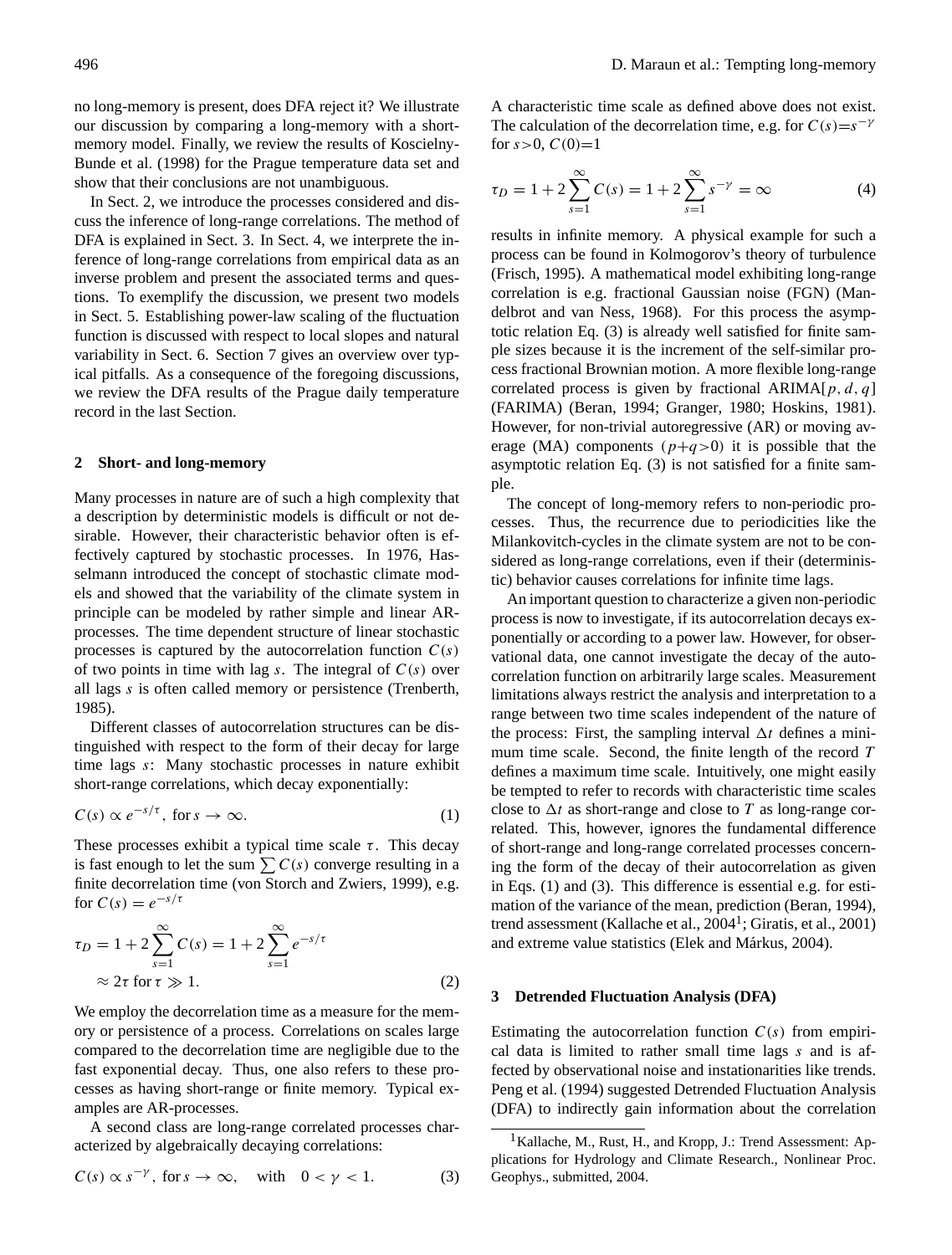structure imposed on a time series. The method works as follows: Given a realization  $x(i)$  of length N of a stochastic process, one calculates the profile  $y(j)$ :

$$
y(j) = \sum_{i=1}^{j} [x(i) - \bar{x}], \quad \text{with} \quad \bar{x} = \frac{1}{N} \sum_{i=1}^{N} x(i). \tag{5}
$$

The profile  $y(i)$  is divided into M non-overlapping segments of length s. For DFAn, in each segment  $m$  a best fit polynomial trend  $p_{s,m}^n$  of order *n* is subtracted from the profile:

$$
Y_{s,m}(i) = y(i) - p_{s,m}^n(i).
$$
 (6)

For each segment *m* the squared fluctuation is calculated:

$$
F_m^2(s) = \frac{1}{s} \sum_{i=(m-1)s+1}^{ms} Y_i^2.
$$
 (7)

The squared fluctuation function of the process is estimated by averaging over all segments:

$$
F^{2}(s) = \frac{1}{M} \sum_{m=1}^{M} F_{m}^{2}(s).
$$
 (8)

This procedure is repeated for several s. The minimum scale is given by the sampling interval  $\Delta t$  and the order n of DFA, a reasonable choice for the maximum scale is about 1/10 of the total record length, due to natural variability as will be discussed in Sect. [6.](#page-3-0) For a more comprehensive description of the algorithm and the influence of trends refer to [Kantel](#page-7-12)[hardt et al.](#page-7-12) [\(2001\)](#page-7-12).

For an uncorrelated series  $x(i)$  we get a squared fluctuation function  $F^2(s) \propto s$  (i.e.  $F(s) \propto s^{0.5}$ ) which reflects the linear increase of the variance of the profile. For time series  $x(i)$  with algebraically decaying autocorrelations (Eq. [3\)](#page-1-2), it can be shown that in the limit of large s the fluctuation function increases according to a power law [\(Taqqu et al.,](#page-8-3) [1995\)](#page-8-3)

<span id="page-2-2"></span>
$$
F(s) \propto s^{\alpha}, \quad \alpha = 1 - \gamma/2, \quad \text{with} \quad 0.5 < \alpha < 1. \tag{9}
$$

Thus, analyzing the fluctuation function of long-range correlated processes for large s reveals the decay exponent of the corresponding correlation function for large s.

[Taqqu et al.](#page-8-3) [\(1995\)](#page-8-3) have shown that DFA (with a subsequent straight line fit in the log-log plot) is an effective estimator for the Hurst coefficient  $H$  or equivalently for the exponent  $\gamma = 2 - 2H$  describing the power-law decay of the autocorrelation function. The ability of DFA to estimate  $\alpha$  from realizations of long-memory processes corrupted by different instationarities like trends, spikes, harmonics and gaps has been studied by [Hu et al.](#page-7-13) [\(2001\)](#page-7-13), [Chen et al.](#page-7-14) [\(2002\)](#page-7-14) and [Kantelhardt et al.](#page-7-12) [\(2001\)](#page-7-12).

### <span id="page-2-0"></span>**4 The inverse problem**

In time series analysis, one aims to infer properties of an underlying process, such as the process class itself or its parameters, from observational records. This is referred to as an inverse problem [\(Honerkamp,](#page-7-15) [1998\)](#page-7-15). If the class of the process is not known a priori, it first has to be identified. This is exactly the setting when inferring the correlation structure from realizations of an unknown process: Given the set of all possible correlation structures, the inference of long-range correlations means

- 1. showing the compatibility of the given data set with a realization of a long-memory process,
- 2. excluding other possible correlation structures.

These two conditions – the necessary and the sufficient – are often discussed with respect to the terms of sensitivity and specificity: A procedure, that with a high probability detects compatibility with long-range correlations, whensoever they are present, is called sensitive. An algorithm that with a high probability rejects long-range correlations, when they are not present, is said to be specific. The optimal algorithm would be sensitive and specific. A sensitive but unspecific algorithm, however, would produce many false positive results, i.e. one would frequently detect long-range correlations. This algorithm would not be suitable for a reliable inference. On the other hand, an un-sensitive but specific algorithm would be very conservative and would often reject the existence of long-range correlations.

To our knowledge it has not been studied, if DFA can be used to infer long-memory from realizations of a process when it is not a priori clear, if this process is long-range correlated. I.e. it is still an open question, how sensitive and specific DFA behaves when investigating processes of unknown correlation structure for long memory.

A necessary condition for the existence of long-range correlations is the scaling of the fluctuation function  $F(s)$  according to Eq. [\(9\)](#page-2-2). Thus, in this paper, we mainly address the following questions:

- 1. How to conclude scaling from the DFA fluctuation function?
- 2. Does scaling necessarily imply long-range correlations?

### <span id="page-2-1"></span>**5 Two example processes**

To illustrate our line of argumentation, we consider a shortmemory as well as a long-memory process and apply DFA to both. The choice of the model parameters is motivated by the example of the Prague temperature record studied in Sect. [8](#page-5-0) and will become clear during the discussion. As an example for a long-range correlated process we simulate fractional Gaussian noise according to the method given in [Timmer and](#page-8-4) König [\(1995\)](#page-8-4) with  $\alpha$ =0.6. This process shows power-law scaling in the autocorrelation function for a wide range of scales. For the short-range correlated process we choose a superposition of three AR[1]-processes,

<span id="page-2-3"></span>
$$
x(i) = \sum_{j=1}^{3} A_j y_j(i), \quad y_j(i) = a_j y_j(i-1) + \eta_j(i), \quad (10)
$$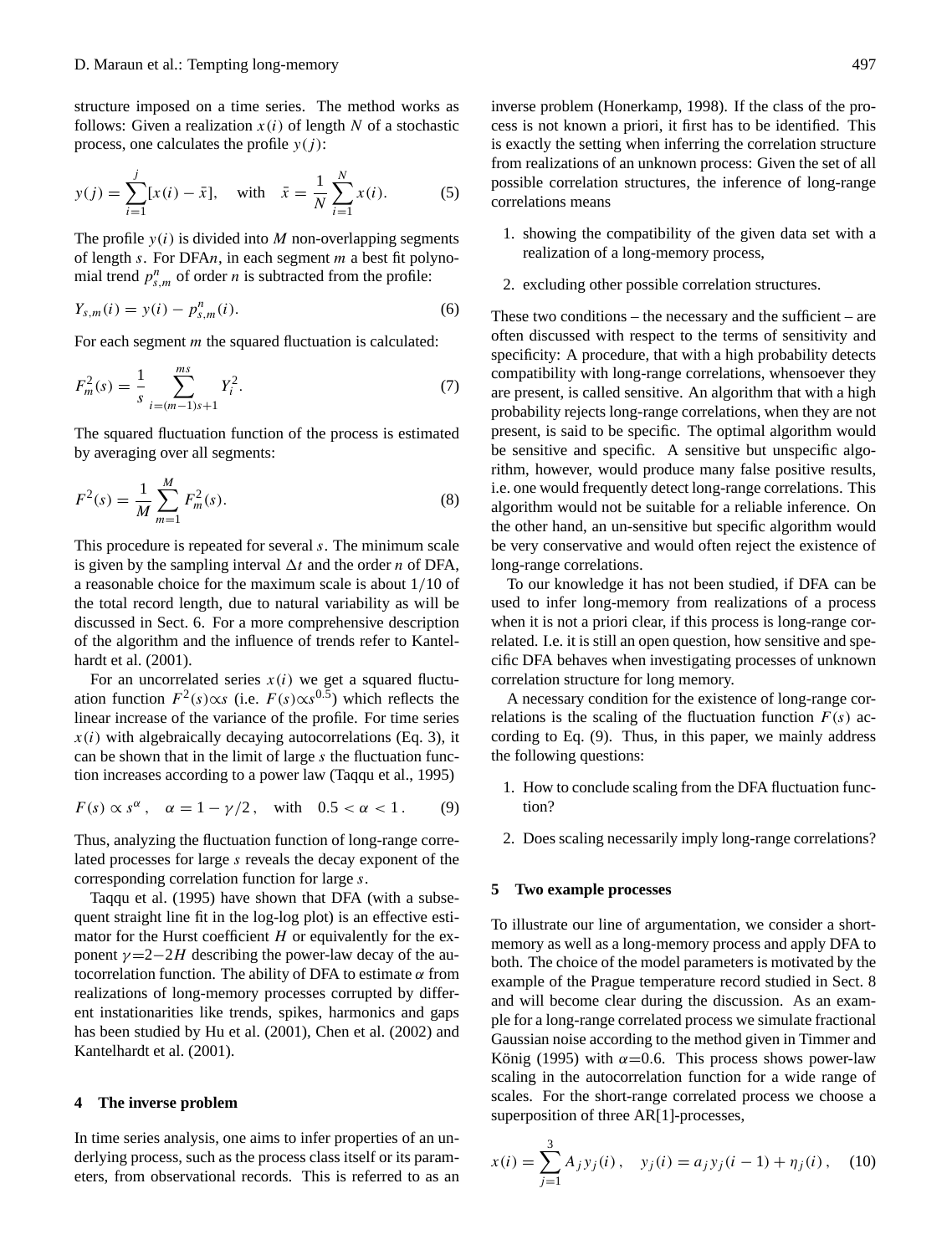

<span id="page-3-1"></span>correlated process with exponent  $\alpha$ =0.6 ( $\times$  DFA1,  $\diamond$  DFA2) and a superposition of three AR-processes (+ DFA1,  $\triangle$  DFA2) as dea superposition of three AR-processes ( $+2111$ ,  $+2111$ ) as de-<br>fined in Sect. [5.](#page-2-1) For each order of magnitude, approx. 50 values are calculated. To enhance clarity, only every third value is plotted. **Fig. 1.** Fluctuation functions calculated for an artificial long-range

with  $\eta_j(t)$  being Gaussian white hose of zero filem and<br>variance  $1-a_j^2$ . The latter insures var  $(y_j)=1$ . We choose tion, a straight line in the log-log plot has to be established. A1=0.913, A2=0.396, A3=0.098, a1=0.717, a2=0.953 and calculated. To enhance clarity, only every third value is plotted.  $a_3=0.998$ . Using  $a_j=e^{-1/\tau_j}$  we find the following characterlocal slopes  $\frac{1}{2}$  F(s)  $\frac{1}{2}$  is the individual AR[1] processes: τ<sub>1</sub>=3 d,  $\tau_2$ =21 d and  $\tau_3 \approx 1.5$  years. 1995; Tsonis and Elsner, 1995; Timmer et al., 2000). The with  $\eta_j(i)$  being Gaussian white noise of zero mean and variance  $f - a_j$ . The factor insures var  $(y_j) = 1$ , we choose

# <span id="page-3-0"></span>**6 Establish scaling**

has been introduced in the context of estimating correlation Figure [1](#page-3-1) shows the fluctuation functions for a realization of Figure 1 shows the mactuation runctions for a realization of each of the two example processes defined in the previous section with  $N = 70492$  and  $\Delta t = 1$ . For each order of magnitude 50 values of equal distance in logarithmic scale are readed so variable of equal distance in togarithmic scare are<br>culated. For clarity reasons, we plotted only every third calculated. For clarity reasons, we plotted only every third<br>value section with  $N=70492$  and  $\Delta t=1$ . For each order of magvalue. value.

To reliably infer power-law scaling of the fluctuation function, a straight line in the log-log plot has to be established. Since a straight line is tantamount to a constant slope, the local slopes  $\alpha(s)$  of log<sub>10</sub> F(s) vs. log<sub>10</sub> s have to be evalu-ated for constancy in a sufficient range [\(Kantz and Schreiber,](#page-7-16) [1995;](#page-8-5) [Tsonis and Elsner,](#page-8-5) 1995; [Timmer et al.,](#page-8-6) [2000\)](#page-8-6). The extend of a sufficient range is still a matter of debate (see e.g.)<br>Applied al. (1009) and informate therein). This appears has [Avnir et al.](#page-7-17) [\(1998\)](#page-7-17) and references therein). This concept has EXVIII et al. (1996) and references increments. This concept has been introduced in the context of estimating correlation di-mensions [\(Caputo et al.,](#page-7-18) [1986;](#page-7-18) [Tsonis and Elsner,](#page-8-5) [1995\)](#page-8-5) and, in a different setting, has also been suggested for DFA [\(Peng](#page-7-5) [et al.,](#page-7-5) [1993\)](#page-7-5).

For a finite amount of data the estimation of the local slopes brings along a certain variability and even for a longmemory process like FGN, the local slopes of the empirical fluctuation function show variations around a constant  $\alpha$ . This has two consequences for the calculation and interpretation of the local slopes: First, estimating the local slopes by finite differences results in a large variability. This can be reduced fitting a straight line to  $log(F(s))$  vs.  $log(s)$  within a



<span id="page-3-2"></span>Fig. 2. Local slopes of a realization of the short-memory model **Fig. 2.** Local slopes of a realization of the short-memory model for different window sizes. For  $F(s)$ , approx. 50 points per order estimate of α. for different window sizes. For F(s), approx. 50 points per order of magnitude are calculated. For small windows, the bias is very for large windows, the variance is reduced at the cost of a biased has the variability for a given length of  $\alpha$ . low, but the variability renders the interpretation difficult, whereas  $\epsilon$  estimate of  $\alpha$ .

small window. The window is then shifted successively over all calculated scales s. Figure 2 shows the local slopes of a  $\frac{1}{2}$ realization of the short-memory model for different window s. Choosing the optimal window size, one has to trade of δ (basilon variability renders the interpretation difficult, whereas for the variability renders the interpretation difficult, whereas for the variability relates the interpretation difficult, whereas for large windows, the variance is reduced at the cost of a biased estimate of α. Thus, the extreme case of a single straight line fit to the whole range of scales considered is maximally biased. Since only one value of  $\alpha$  is calculated, this does not allow to evaluate constancy. Feanzation of the short-memory model for different window<br>sizes. Choosing the optimal window size, one has to trade sizes. Choosing the optimated window size, one has to that bias for variance: For small windows, the bias is small, but

As a second consequence of the finite amount of data, one has to quantify the variability for a given length of the record. Since vicinal local slopes are not independent, confidence regions cannot be estimated easily from the procedure de-regions earnor be estimated easily from the procedure as<br>scribed in Sect. 6 [\(Denker and Keller,](#page-7-19) [1986\)](#page-7-19). Instead, we perform Monte Carlo simulations: For the two example processes, we simulate 1000 realizations to estimate mean and standard deviation of  $\alpha$  for the scales considered. For a fixed standard deviation of  $\alpha$  for the scales considered. For a fixed Thus, we employ  $\bar{\alpha}(s) \pm 1.96\sigma(s)$  as estimates of the 95% scale s, the distribution of  $\alpha(s)$  is approximately gaussian. Thus, we employ  $\bar{\alpha}(s) \pm 1.96\sigma(s)$  as estimates of the 95% confidence bands confidence bands.

Figure [3](#page-4-1) displays the local slopes of the DFA1 (a) and  $DFA2$  (b) fluctuation functions, estimated from one realization of each of the example models using a window of 21 points. Additionally, the corresponding  $1.96\sigma$  intervals around the mean of each model are plotted. The realization of the long-memory process shows fluctuations around a constant  $\alpha$  within the corresponding 1.96 $\sigma$  interval, increasing like  $\sigma \propto \sqrt{s}$  [\(Peng et al.,](#page-7-5) [1993\)](#page-7-5). The local slope  $\alpha(s)$  of the short-memory realization, however, decreases constantly in the beginning and basically follows the local slope of the long-memory realization for scales larger than  $\log_{10} s \approx 2.5$ . Thus, for a certain choice of parameters, a short-range corre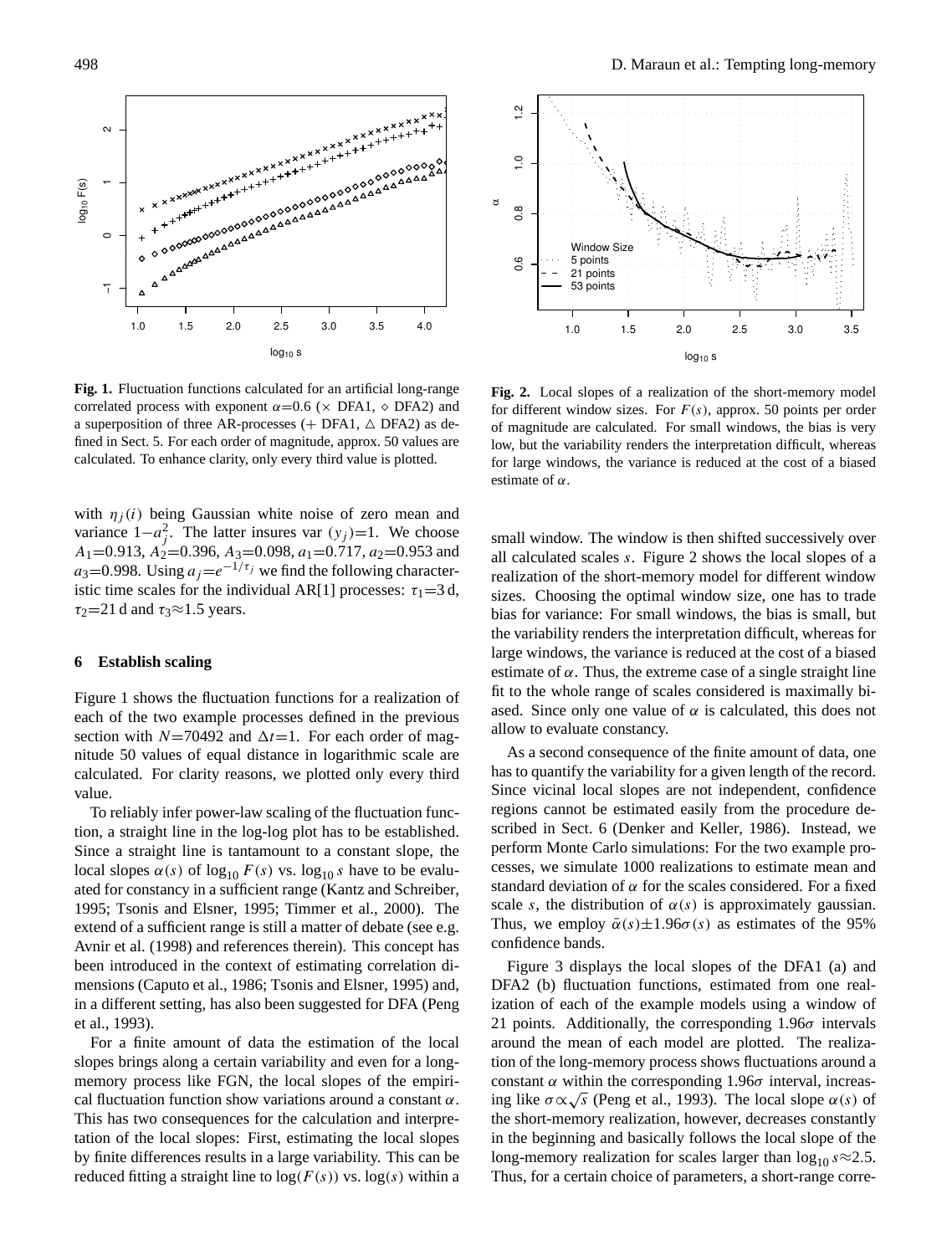lated model can mimic scaling in a finite range. Due to the principle of variance superposition for DFA [\(Hu et al.,](#page-7-13) [2001\)](#page-7-13), a suitable superposition of three AR[1] processes produces this effect in the fluctuation function analogously to the same effect in the spectral domain described in [Hausdorff and Peng](#page-7-20) [\(1996\)](#page-7-20).

Analyzing the long-memory properties one studies primarily the behavior on large scales s assuming that influences from short-range components are negligible and do not bias the estimation of the long-range dependence parameter. In our example, the  $1.96\sigma$ -cones are virtually indistinguishable in this range. Thus, based on the given record length and only considering large s, one cannot distinguish the realizations of the two models by means of DFA. For longer time series, the cones would shrink and the region of overlapping would become smaller.

However, a general dilemma related to the inference of long-memory emerges: For a finite time series, one will always find a short-range correlated model to describe the data [\(Beran,](#page-7-8) [1994\)](#page-7-8). Thus, considering the inference of longmemory, DFA is sensitive, but not specific. An alternative is to investigate if the underlying process is short-range correlated. Transferring the discussion in Sect. [4,](#page-2-0) this requires:

- 1. To show compatibility with a short-range correlated model.
- 2. To exclude possible long-range correlated models.

The first condition is always fulfilled, since one will always find a short-range correlated model to describe a finite data set. Thus, for the inference of short-memory, DFA is sensitive. The second condition is not fulfilled for the given example, because the record length is not sufficient to detect the short-memory character  $\alpha$ =0.5 for large s of the AR-model by means of DFA. For longer time series as shown in Fig. [4,](#page-5-1) when a plateau of  $\alpha$ =0.5 is identifiable, long-memory can be excluded and the specificity of DFA to infer short-range correlations increases.

The capability of short-memory models to reproduce findings which are associated with long-memory has also been considered with respect to the Hurst phenomenon [\(McLeod](#page-7-21) [and Hipel,](#page-7-21) [1978;](#page-7-21) [Montanari et al.,](#page-7-22) [2000\)](#page-7-22). However, it is not always meaningful to model finite data with a short-memory model: the longer the scaling region of a short-range model shall be, the more parameters and tuning are required. It may be advantageous to describe a data set exihibiting several orders of magnitude of power-law scaling with a longrange correlated model with few parameters rather than with a short-range correlated model with a large number of parameters. To decide which model to prefer with respect to parameter parsimony, one could e.g. employ a likelihood approach combined with an Akaike-type model selection criterion [\(Beran et al.,](#page-7-23) [1998\)](#page-7-23).



<span id="page-4-1"></span>**Fig. 3.** Local slopes of the (a) DFA1 and (b) DFA2 fluctuation func-**Fig. 3.** Local slopes of the **(a)** DFA1 and **(b)** DFA2 fluctuation function calculated for an artificial long-range correlated process with tion calculated for an artificial long-range correlated process with exponent  $\alpha$  = 0.6 ( $\times$ ) and a superposition of three AR-processes (+) as defined in [Se](#page-2-1)ct. 5. The dashed and the dotted lines border the shadowed 1.96 $\sigma$  intervals obtained from 1000 realizations of the two processes, respectively.

# <span id="page-4-0"></span>Thus, for a certain choice of parameters, a short-range corre-**7 Pitfalls**

### 7.1 The double logarithmic plot  $\mathcal{L}$  superposition of the AR[1] produces produces produces produces produces produces produces produces produces produces  $\mathcal{L}$

Investigating only the double logarithmic plot of the fluctuation function, one is tempted to rashly conclude for longrange correlations. Due to properties of the logarithm, fluctuations are suppressed in a log-log plot and the deviation from a straight line is not easily visible [\(Tsonis and Elsner,](#page-8-5) [1995\)](#page-8-5). Also, restricting the analysis to a straight line in the log-log plot forces  $F(s)$  in the procrustean bed of power-laws. It will always yield some value for the slope but the suitability of the linear description is not evaluated. For the inference of longrange correlations, this procedure would be sensitive but not specific in the sense, that long range correlations would be attributed to all processes with  $\alpha \neq 0.5$  for the largest scale observed. Such a result would trivialize the concept of longrange correlations and provide no insight into the process. Thus, to reliably infer a power-law, a straight line may not be assumed a priori but has to be established, as discussed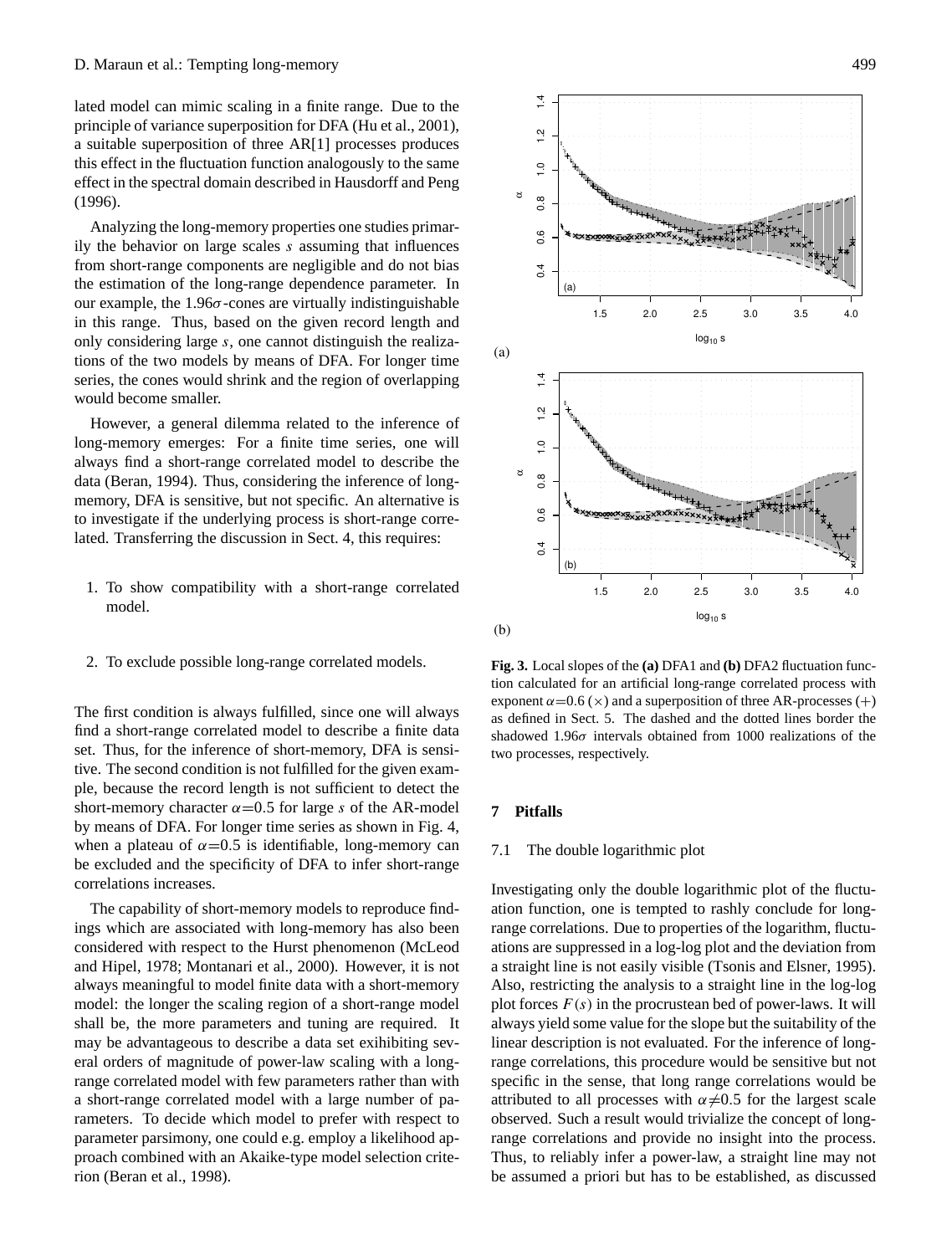

<span id="page-5-1"></span>Eq. [\(10\)](#page-2-3), estimated from 200 realizations of length  $N=1000000$ Lq. (10), estimated from 200 realizations of length N=1,000,000 (solid line). A region of approximatively constant slope occurs between  $\log_{10} s \approx 2.8$  (s≈600) and  $\log_{10} s \approx 3.8$  (s≈6000,  $\simeq$ 16 years). On larger scales, the slope reduces to  $\alpha$ =0.5 characterizing the short-memory nature of the model. Fig. 4. Empirical fluctuation function of the short-memory model Fig.  $\bullet$ . Empirical nucleation function of the short-memory model<br>Eq. (10), estimated from 200 mediantions of largely  $N=1,000,000$ 

mine the beginning and ending of the scaling region in the a straight line fit strongly depends on the fit boundaries if the realization does not stem from a scale free process. in Sect. [6.](#page-3-0) Even if scaling is present, it is difficult to deterlog-log plot. However, the resulting value for  $α$  derived from as evidence for long-memory. It is difficult to determine the that the that the that the that the theory were the the

## <span id="page-5-3"></span> $\sigma$   $\alpha$  . Finite arises, if such a scaling region derived region derived 7.2 Finite scaling of short-memory processes

According to Sect. [2,](#page-1-0) the autocorrelations of short memory processes decay exponentially for large  $s$  and are negligible on scales large compared to the decorrelation time  $\tau_D$ (Eq. 2). Consequently, for scales large enough, the slope of the fluctuation function of such a process converges to  $\alpha$ =0.5. However, for a finite set of data one cannot be a priori sure that the series is long enough to observe this. For a record of the short-memory model definded in Sect. [5](#page-2-1) of length 70492 points the local slopes of the fluctuation function of the largest observed scales is compatible with powerlaw scaling. A plateau with  $\alpha$ =0.5 is not observed (Fig. [3\)](#page-4-1). Thus, one might be tempted to conclude long-memory. However, analysing a much longer record (1 000 000 points) of the same model yields a plateau with  $\alpha$ =0.5 for large s as can be seem from Fig. [4.](#page-5-1) Therefore, for a process with unknown correlation structure it is misleading to use  $\alpha$  > 0.5 as evidence for long-memory. It might very well be that the record is too short to observe a plateau with  $\alpha$  = 0.5.  $7.4$  or  $1.6$  or  $x_i$  or

### 7.3 Shift of the finite scaling region

As shown in Sect. [6,](#page-3-0) under certain conditions also shortmemory processes can exhibit a finite "scaling" region. Thus, the question arises, if such a scaling region derived Thus, the question arises, if such a scaling region derived<br>from the fluctuation function corresponds to the same region in the auto correlation function. To address this question, we relate the fluctuation function shown in Fig. 4 to the analyti-



<span id="page-5-2"></span>Fig. 5. Analytical autocorrelation function of the short-memory autocorrelation functions of the single AR[1] processes with shortest and longest time constant respectively. In a scale range from  $\log_{10} s \approx 0$  (s≈1) to maximally  $\log_{10} s \approx 3$  (s≈1000) the autocorreration function approximately follows the power law with  $\gamma = 0.6$  (solid line). For larger scales, it turns into an exponential decay de-(solid line). For larger scales, it turns into an exponential decay as<br>termined by the AR[1] process with the largest time constant  $\tau \approx 1.5$  $s_n$ model Eq. [\(10\)](#page-2-3) (dashed dotted line). The dashed lines depict the lation function approximately follows the power law with  $\gamma$ =0.8  $\gamma$  decay decay decay decay decay decay  $\alpha$ years.

cal autocorrelation function as shown in Fig. [5.](#page-5-2) The dashed lines depict the autocorrelation functions of the single  $AR[1]$ processes with the largest and the smallest time scale, the au-<br>the smallest in  $\mathcal{S}$  the smallest time scale, the auprocesses is given by the dashed-dotted line. The solid line represents a power-law with exponent  $γ = 0.8$  as expected, tepresents a power-law with exponent  $\gamma$  =0.6 as expected,<br>when applying Eq. [\(9\)](#page-2-2) to the exponent α=0.6 as derived from the fluctuation function. We find that the region of almost constant slope of the autocorrelation function is located tocorrelation function of the superposition of the three  $AR[1]$ <br>tocorrelation function of the superposition of the three  $AR[1]$ on smaller scales between  $s \approx 1$  and maximally  $s \approx 1000$  ( $\simeq 3$ ) years). Thus, based on a finite scaling region found in the fluctuation function of a short-memory process, it is not valid to conclude that an equal scaling region exists also for the autocorrelation function.

# <span id="page-5-0"></span>**8 Memory of Temperature Records 8 Memory of temperature records**

As a consequence of the previous discussion, we review a consequence of the previous discussion, we review a prominent DFA result. It has been stated by Koscienty-<br>[Bunde et al.](#page-7-2) [\(1998\)](#page-7-2), that temperature records follow a uni-Bunde et al. (1998), that temperature records follow a univer-versal scaling law. This behavior was said to be found in numerous data sets. For a discussion of the existence of unious data sets. For a discussion of the existence of universal versal scaling exponents see [Tsonis et al.](#page-8-7) [\(2000\)](#page-8-7). Here, we want to check these findings exemplarily in the daily air temperature dataset of Prague starting from 1 January 1800 up to 12 December 1992 ( $N=70492$ ). To test, whether the underlying process is long-range or short-range correlated, we adjusted the long-range correlated model and the AR-model given in Sect. 5 to the data set. prominent DFA result. It has been stated by [Koscielny-](#page-7-2)

We apply DFA1 and DFA2 to the temperature anomalies  $\Delta T_i = T_i - \overline{T}_i$  giving the deviation of a days temperature from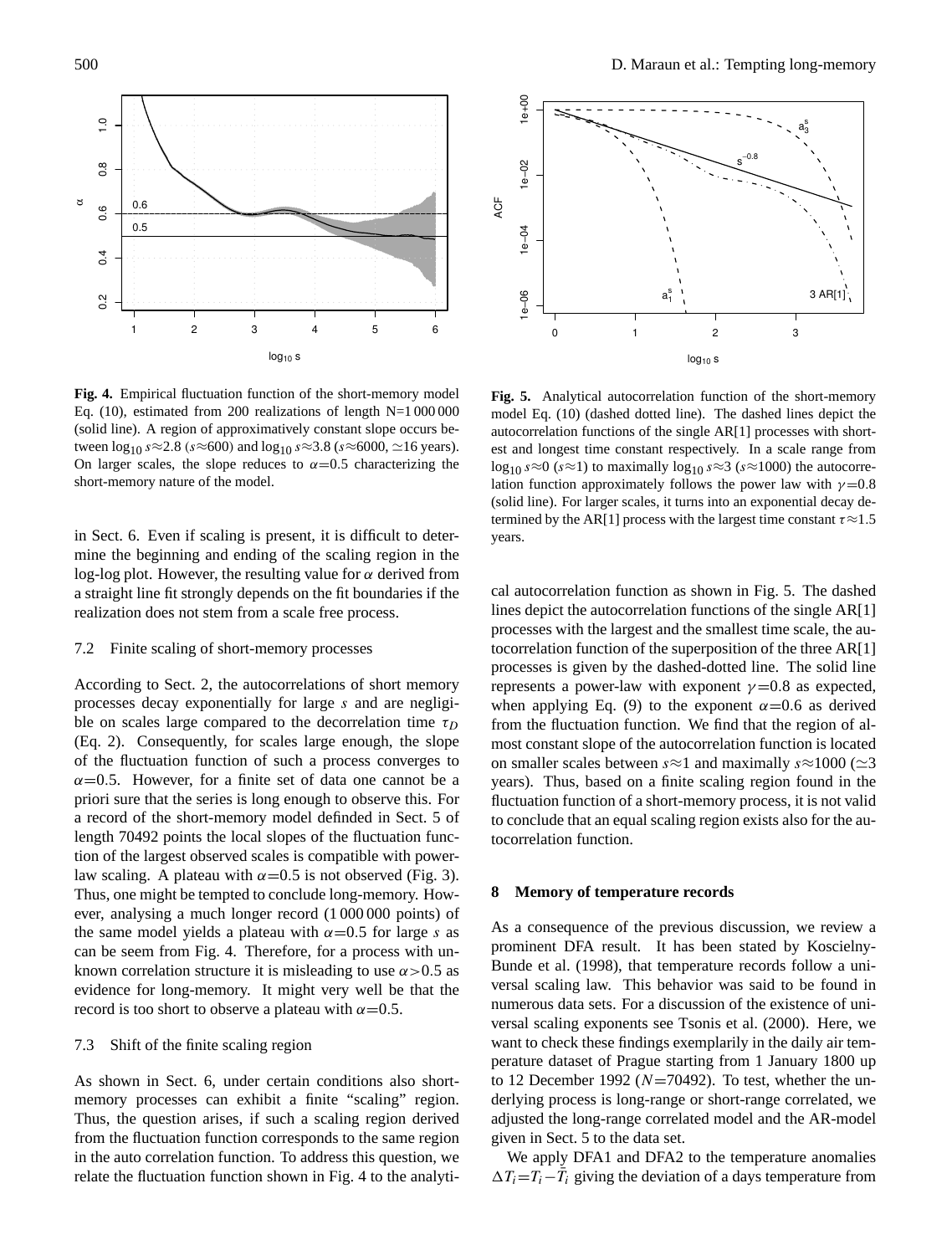

<span id="page-6-0"></span>daily air temperature data caculated for approximately 50 points per order of magnitude. Only every 4th point is shown to enhanced clarity. The shadows mark the 1.96 $\sigma$  confidence regions derived from 1000 runs of the AR model. **Fig. 6.** DFA1 (+) and DFA2 ( $\triangle$ ) fluctuation function of Prague

the average over several years for this day of the year. An investigation of higher orders of DFA does not significantly<br>investigation of higher orders of DFA does not significantly affect the discussion presented while for DFA1 the effect of  $\frac{1}{2}$ a tiend might be suspected.  $P(3)$  is calculated for approximately 50 points per order of magnitude upto  $s_{\text{max}} = N/4$  and  $\frac{1}{2}$  for long-memory. However, we alternatively study  $\frac{1}{2}$  for  $\frac{1}{2}$  for  $\frac{1}{2}$  for  $\frac{1}{2}$  for  $\frac{1}{2}$  for  $\frac{1}{2}$  for  $\frac{1}{2}$  for  $\frac{1}{2}$  for  $\frac{1}{2}$  for  $\frac{1}{2}$  for  $\frac{1}{2}$  for  $\frac{1}{2}$ is shown in double logarithmic representation in Fig. 6 for<br>DEA1 and DEA2 a trend might be suspected.  $F(s)$  is calculated for approxi- $DFA1$  and  $DFA2$ .  $f_{\text{c}}$  of  $f_{\text{c}}$  and  $f_{\text{c}}$  and  $f_{\text{c}}$  and  $f_{\text{c}}$ 

The behavior is qualitatively different from white noise. However, following the discussion in Sect. [6,](#page-3-0) we have to estimate the local slopes to investigate for power-law scaling. From the fluctuation function, we estimate the local slopes using a straight line fit in a small window of 21 points. The behavior is qualitatively different from white noise.

According to Sect. 6, DFA is not specific when investigating for long-memory. However, we alternatively study if [lo](#page-6-1)ng-memory can be excluded. Figures 7a and [7b](#page-6-1) show the local slopes for DFA1 and DFA2 of the Prague daily temperature record and additionally the 1.96 $\sigma$  confidence intervals derived from the two models. For both orders of DFA the result for the empirical data is almost completely<br>a realization of a short-memory provided with the empirical data is almost completely whilm the 1.500 interval of the short-memory process. In the range of large s with high variability, we find the locharacter. The section of the unit matter is cal slopes also within the  $1.96\sigma$  interval corresponding to the long-memory process. Thus, from the given data, one a realization of a short-memory or a long-memory process. model describes the data better than the long-memory model with respect to DFA. If the underlying process was shortwithin the  $1.96\sigma$  interval of the short-memory process. In cannot decide whether the Prague temperature time series is However, considering all scales observed, the short- memory range correlated, data sets of sufficient length would provide estimates of sufficient accuracy to identify the short-memory character. According to Sect. [7.2,](#page-5-3) we expect such a time series to be much longer as the recorded ones.



<span id="page-6-1"></span>dotted lines border the 1.96 $\sigma$  confidence regions of the short-range correlated model Eq. [\(10\)](#page-2-3) (dark shadow), the dashed lines those of the long-memory model with  $\alpha$  = 0.6 (light shadow). Fig. 7. Local slopes of the fluctuation functions plotted in Fig. [6](#page-6-0) for (a) DFA1 and (b) DFA 2 of the Prague daily temperature data. The **(a)** DFA1 and **(b)** DFA 2 of the Prague daily temperature data. The

### lation structures, especially short-range correlations, have to tivity and specificity. We argue that the inference of a long-**9 Conclusions** be excluded.

In this paper we studied the inference of long-range correlations by means of DFA with respect to the notions of sensitivity and specificity. We argue that the inference of a longrange correlated process underlying a given time series requires not only to show compatibility of the data with a longrange correlated process. Furthermore, other possible correlation structures, especially short-range correlations, have to  $t$  be considered as being constant, we calculate  $t$  as being constant, we calculate  $t$ be excluded.

Power-law scaling of the DFA fluctuation function is frequently taken as evidence for long-range correlations. To rehas to be established. This can be done by estimating local has to be established. This can be done by estimating four range. However, finite datasets bring along natural variability. To decide, if a fluctuating estimation of the slope has to be considered as being constant, we calculated empiriliably infer power-law scaling, it must not be assumed but cal confidence intervals for a long-range and a simple shortrange correlated model.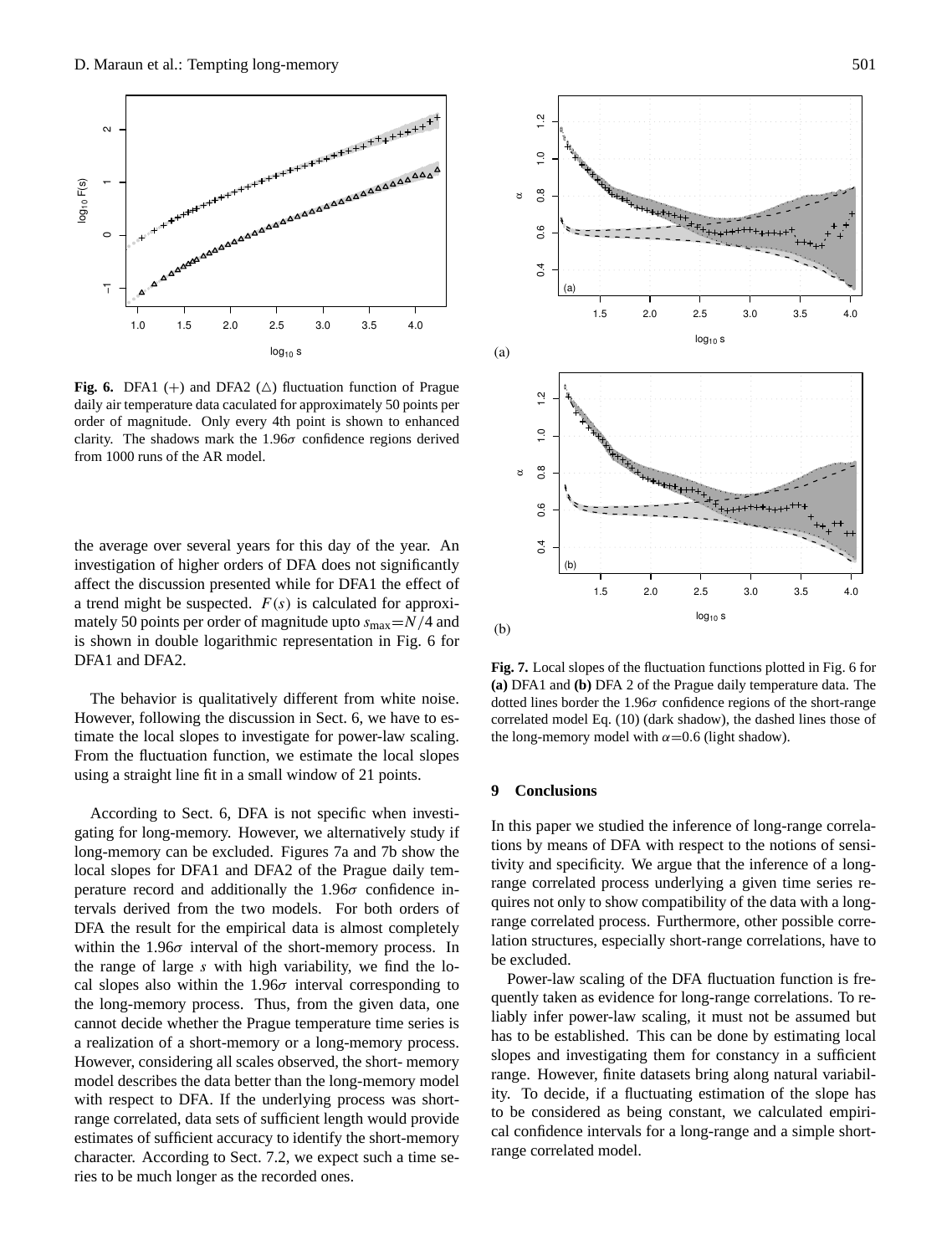As a main insight, the inference of long-range correlations from a finite amount of data turned out to be not specific by means of DFA. Alternatively, one can investigate, if shortrange correlations can be inferred for the underlying process. For this setting, the specificity increases with the length of the data record.

Discussing typical difficulties of interpreting DFA results, we remark that scaling cannot be concluded from a straight line fit to the fluctuation function in a log-log representation. Additionally, we show that a local slope larger than  $\alpha = 0.5$ for large scales does not necessarily imply long-memory. If the length of the time series is not sufficiently large compared to the time scales involved, also for short-memory processes  $\alpha$ =0.5 may not be reached. Finally, we demonstrated, that it is not valid to conclude from a finite scaling region of the fluctuation function to an equivalent scaling region of the autocorrelation function.

Keeping these findings in mind, we reviewed the DFA results for the Prague daily air temperature record and compare them to a long-range and a short-range correlated model constructed using AR[1]-processes. Considering only large scales, for the given data set, one cannot reject the one or the other model. For the short-range correlated model, a much longer series would be necessary to identify a local slope of  $\alpha$ =0.5. The short-range correlated model we used involves time scales up to  $\approx$ 1.5 years. This might be regarded as long compared to the sampling time of one day but it is considerably small compared to the decades of persistence which are proposed in e.g. [Koscielny-Bunde et al.](#page-7-2) [\(1998\)](#page-7-2) and [Govindan](#page-7-3) [et al.](#page-7-3) [\(2002\)](#page-7-3).

However, it is not our intention to advocate for ARprocesses being suitable to model temperature variation. For a certain range of scales, a power-law model can be formally suitable to describe characteristics of even short-memory processes. This, however, does not give evidence for longmemory.

*Acknowledgements.* This work was supported by the German Federal Ministry for Education, Science, Research and Technology under grant number 03330271 and by the Deutsche Forschungsgemeinschaft, Sonderforschungsbereich 555, project C1. We wish to thank J. Kurths for his encouragement and J. Kropp for inspiring discussions. The temperature data were provided by the Potsdam Institute of Climate Impact Research.

Edited by: M. Thiel Reviewed by: two referees

### **References**

- <span id="page-7-17"></span>Avnir, D., Birham, O., Lindar, D., and Malcai, O.: Is the Geometry of Nature Fractal, Science, 279, 39–40, 1998.
- <span id="page-7-8"></span>Beran, J.: Statistics for Long-Memory Processes, Monographs on Statistics and Applied Probability, Chapman & Hall, 1994.
- <span id="page-7-23"></span>Beran, J., Bhansali, R., and Ocker, D.: On unified model selection for stationary and nonstationary short- and long-memory autoregressive processes, Biometrika, 85, 921–934, 1998.
- <span id="page-7-18"></span>Caputo, J. G., Malraison, B., and Atten, P.: Determination of attractor dimension and entropy for various flows: An experimentalist's viewpoint, in Dimensions and Entropies in Chaotic Systems, edited by Mayer-Kress, G., Springer Series in Synergetics, Springer Verlag, Berlin, 32, 1986.
- <span id="page-7-14"></span>Chen, Z., Ivanov, P., Hu, K., and Stanley, H.: Effect of nonstationarities on detrended fluctuation analysis, Phys. Rev. E, 65, 041107, 1–15, 2002.
- <span id="page-7-19"></span>Denker, M. and Keller, G.: Rigorous statistical procedures for data from dynamical systems, J. Stat. Phys., 44, 67–93, 1986.
- <span id="page-7-11"></span>Elek, P. and Márkus, L.: A long range dependent model with nonlinear innovations for simulating daily river flows, Nat. Haz. Earth Sys. Sci., 4, 277–283, 2004,

```
SRef-ID: 1684-9981/nhess/2004-4-277.
```
- <span id="page-7-4"></span>Fraedrich, K. and Blender, R.: Scaling of Atmosphere and Ocean Temperature Correlations in Observations and Climate Models, Phys. Rev. Lett., 90, 108501, 1–4, 2003.
- <span id="page-7-6"></span>Frisch, U.: Turbulence: The Legacy of A. N. Kolmogorov, Cambridge University Press, 1995.
- Giratis, L., Kokoszka, P., and Leipus, R.: Testing for long memory in the presence of a general trend, J. Appl. Prob., 38, 1033–1054, 2001.
- <span id="page-7-3"></span>Govindan, R. B., Vyushin, D., Bunde, A., Brenner, S., Havlin, S., and Schellnhuber, H.-J.: Global Climate Models Violate Scaling of the Observed Atmospheric Variability, Phys. Rev. Lett., 89, 028501, 1–4, 2002.
- <span id="page-7-9"></span>Granger, C.: Long Memory Relationships and the Aggregation of dynamic models, J. of Econometrics, 14, 227–238, 1980.
- <span id="page-7-0"></span>Hasselmann, K.: Stochastic climate models: Part I. Theory, Tellus, 28, 473–485, 1976.
- <span id="page-7-20"></span>Hausdorff, J. M. and Peng, C.-K.: Multiscaled randomness: A possible source of 1/f noise in biology, Phys. Rev. E, 54, 2154–2157, 1996.
- Honerkamp, J.: Statistical Physics, Springer, Berlin, 1998.
- <span id="page-7-15"></span><span id="page-7-10"></span>Hoskins, J.: Fractional Differencing, Biometrica, 68, 165–176, 1981.
- <span id="page-7-13"></span>Hu, K., Ivanov, P. C., Chen, Z., Carpena, P., and Stanley, H. E.: Effect of Trends on Detrended Fluctuation Analysis, Phys. Rev. E, 64, 011114, 1–19, 2001.
- <span id="page-7-12"></span>Kantelhardt, J. W., Koscielny-Bunde, E., Rego, H. H. A., Havlin, S., and Bunde, A.: Detecting Long-range Correlations with Detrended Fluctuation Analysis, Physica A, 295, 441–450, 2001.
- <span id="page-7-16"></span>Kantz, H. and Schreiber, T.: Dimension estimates and physiological data, Chaos, 5, 143–153, 1995.
- <span id="page-7-2"></span>Koscielny-Bunde, E., Bunde, A., Havlin, S., Roman, H. E., Goldreich, Y., and Schellnhuber, H.-J.: Indication of a Universal Persistence Law Governing Atmospheric Variability, Phys. Rev. Lett., 81, 729–732, 1998.
- <span id="page-7-7"></span>Mandelbrot, B. and van Ness, J. W.: Fractional Brownian motions, fractional noises and applications, SIAM Rev., 10, 422– 437, 1968.
- <span id="page-7-21"></span>McLeod, A. I. and Hipel, K. W.: Preservation of the Rescaled Adjusted Range. 1. A Reassessment of the Hurst Phenomenon, Wat. Resour. Res., 14, 491–508, 1978.
- <span id="page-7-22"></span>Montanari, A., Rosso, R., and Taqqu, M. S.: A seasonal fractional ARIMA model applied to the Nile River monthly flows, Wat. Resour. Res., 36, 1249–1259, 2000.
- <span id="page-7-1"></span>Pelletier, J. and Turcotte, D.: Self-Affine Time Series: II. Applications and Models, Advances in Geophysics, 40, 91–166, 1999.
- <span id="page-7-5"></span>Peng, C.-K., Buldyrev, S. V., Goldberger, A. L., Havlin, S., Simons, M., and Stanley, H. E.: Finite-size effects on long-range correlations: Implications for analyzing DNA sequences, Phys. Rev. E,